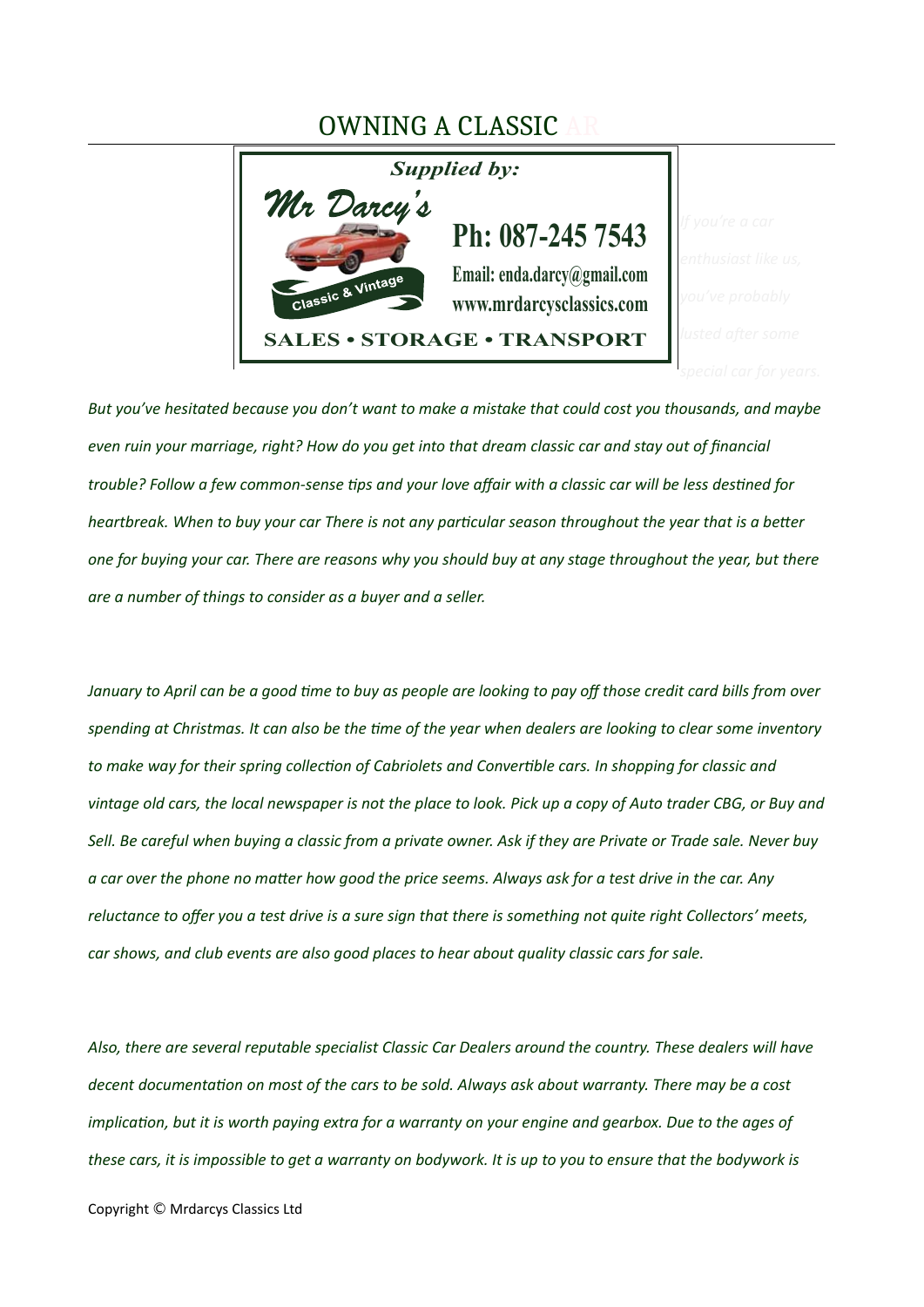*solid, and has not been patched with fllers. Take a magnet with you when you are checking the panels. Be careful* not to scratch the paint, but if it drops to the floor, expect to pay for the dreaded rust worm in time to come. *When you do fnd a potental car, be wary.*

*As in buying any used car, buying an old car is a risk. Follow these tps to minimiie the risks: First choose your classic You know what you like, but can you really afford it? More important, can you afford to live with it? Are you willing to get your hands dirty, or are you prepared to pay for a garage to fix any problems? If you are after a four-door saloon, then a budget of €3000 can get you either a tidy Morris Minor or a great big 4.2-litre Eighties Jaguar XJ6 – and obviously an XJ6 takes a lot more looking after than a simple Morry Minor. Fuel consumption, parts prices and mechanical complextity are all wildly diferent. It is also a good idea to try and drive the classic of your dreams beforehand; you might quickly change your mind. Buying a classic is something you do with your heart, but don't lose your head in the process.*

Consider the following. Set a budget Only you know what you can afford to spend, or borrow. Use classic-car *magaiine price guides and real adverts to see what your classic will cost to buy. Ideally hold back 10 percent to cover any unexpected problems. Calculate running costs by looking at mpg figures. Get insurance quotes: classic cars can be covered on cost-efectve limited-mileage policies. Talk to us about how costly your classic will be to run. Join the club A huge resource of expertise can be found in owners clubs. Not only will they have some of the best-looked-afer cars on their site, but they have huge amounts of knowledge on the subject of buying and running your classic. They ofen have afordable parts schemes, too. See our links page with all the car clubs. Ask the family If you are intending to carry your loved ones around in the classic, ask their opinion too. Do they like it, is it too noisy, will they all ft in and will it ft into your garage?*

*Get an anorak No really – buy some books on your classic, read magaiines and become a classic-car bore. You can never know too much. Advertsements Classics can turn up anywhere – ofen because not every seller thinks their car is a classic. Find out as much as possible on the telephone so you don't have a wasted journey. Try these questons: Why are you selling? How ofen do you use it?/How many miles has it done in the past year? How long have you owned the car? Is there any rust or body damage? What work/repairs have been carried out and do you have receipts? Listen carefully to the answers. Is the seller being vague, evasive or unco-operatve? If you like the sound of the answers, make arrangements to view the classic at the seller's home. Auctons Not a place for the novice classic car buyer.*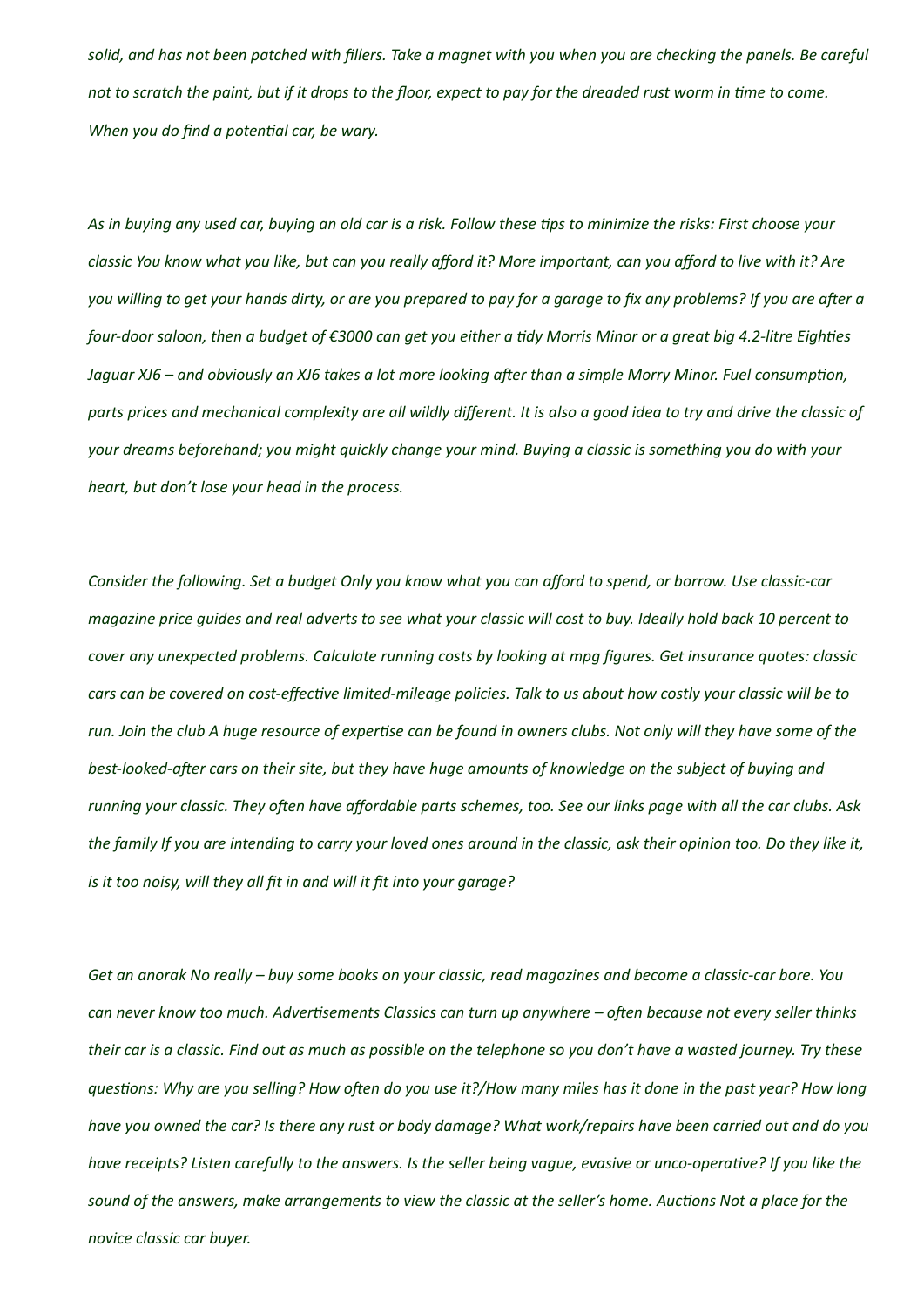*There are undoubtedly some spectacular bargains, but you can't inspect or drive the classic fully and you will be bidding against professionals. Get carried away and you could pay too much for a very poor example. It is worth bearing in mind that the hammer price will be plus commission of 5-15 percent, plus VAT. Dealers Established classic-car dealers don't want to rip buyers off – they have a reputation to think of and are often passionate* enthusiasts themselves. In fact, the best examples are often to be found at specialist dealerships. Sure, you pay *more than buying privately, but the car must be exactly as described, and if there are any problems you have many more legal options. Classic car dealers want you to go and tell your friends about your good experience whilst purchasing your car. Dealers will consider trade ins, and will also get you special rates on Classic insurance, Breakdown service, and will also put you right on where to get parts and service for the future. Owners clubs can usually recommend a good dealer. How to check a classic Is it real?*

*Rebuilding ordinary models to look like rare or more sportng versions is easy, as many body shells are shared. This is where your anorak research comes in handy. There are some extcellent reference books on sale, and owners clubs and specialist dealers/restorers can also help. Getting expert advice is always wise, but even a novice classic-car buyer can make a common sense evaluaton of the vehicle. Bodywork: Look for rust on the sills (below doors), door botoms, and foors and around the headlamps. From a distance does the paint colour look consistent, or touched-up? Are the panels smooth, or rippled and dented? Chrome that is bubbling may be expensive to repair, or impossible to replace. Sum-up: Poor bodywork is the most expensive area to put right on a classic. If the body is roten, avoid it unless you are prepared to do the work yourself. Interior: Conditon is important because replacement can be expensive.* 

With popular classics like MGBs and some Jaguars almost everything is available new or reconditioned, but some *classics – especially European ones – will be more of a problem. Look for tell-tale stains suggestng water-leaks around sunroofs and windows. Sum-up: Do your homework. A shabby interior can also be a good bargaining point. Engine: If it starts easily, then the batery, starter motor and igniton system are probably fne. Lif the bonnet. The engine should be clean, but not too clean – sometmes that is done to disguise neglect or oil-leaks. Are there oil-leaks on the foor where the classic is usually parked? Look at the dipstck. Does the oil look clean and honey-like, or black, neglected and tar-like? Start the car and listen for clicks, claters and rumbles. These may need investigation by an expert.*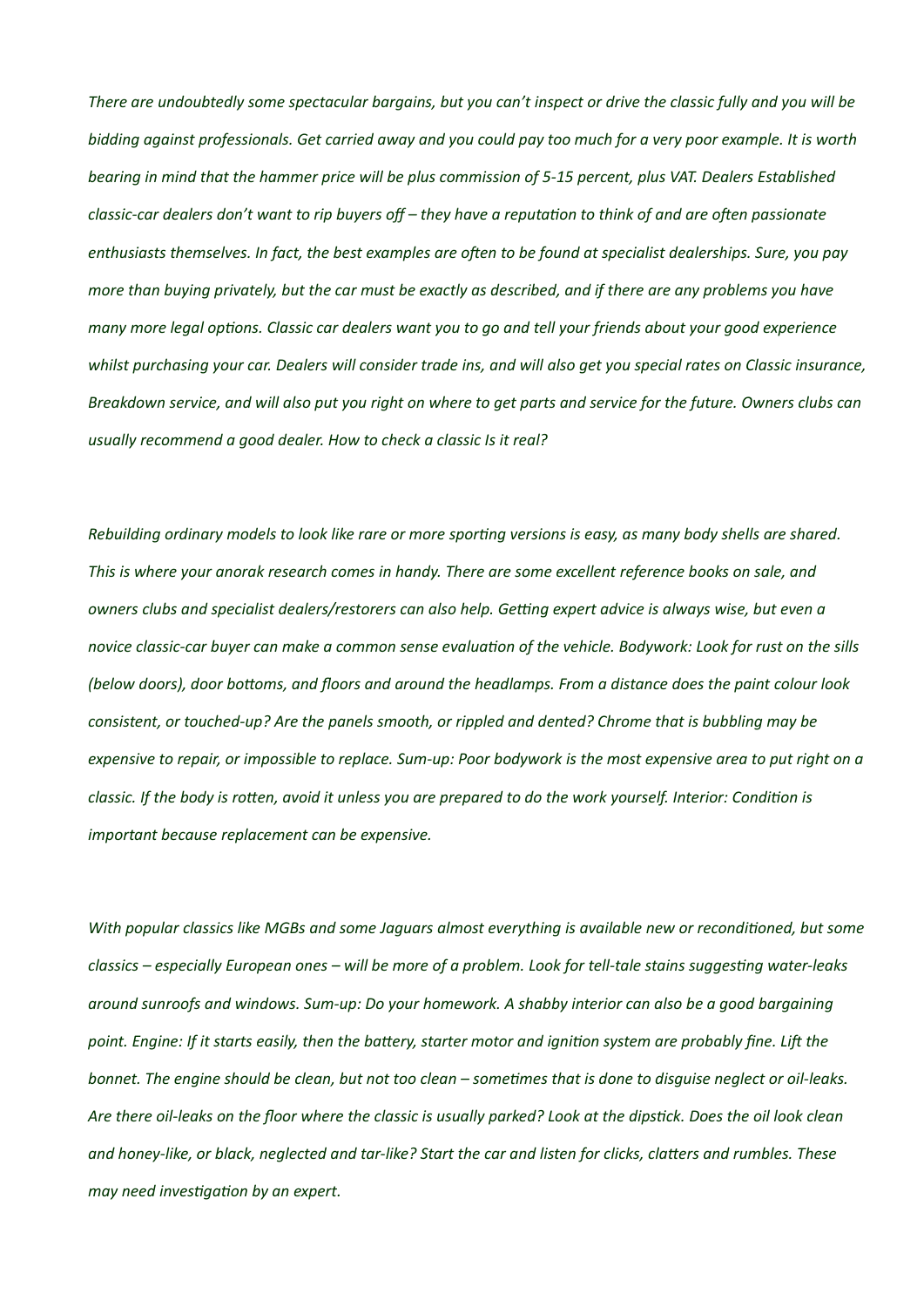*When the engine is hot, turn it off and start it again to see if there are any hot-start problems. Sum-up: Engines* can be replaced or overhauled, but some are more expensive and complex than others. If in doubt, consult an *expert. Gearbox: Check for wear by changing quickly up and down a manual gearbox. Third to second gear may be difcult to engage, suggestng wear. Accelerate hard in each gear. If the gearlever jumps into neutral then it is seriously worn. Listen out for whines on the higher gears. If fted, the overdrive must work properly. Automatcs*  should be relatively smooth and silent, and the gearbox oil should look fairly clean and not burnt. Sum-up: *Gearbox rebuilds can be expensive, especially automatics. Finally: Make sure you drive the classic for a good half hour, listening out for strange noises and odd behavior. Check that all the electrical switches work, and look carefully at the paperwork for proof of service history and any restoraton work. Only then, if you are happy with the classic, sign a contract agreeing to purchase That could save you a fortune.*

*Inspectng old cars is always a bit tricky. But if you're patent and careful, you can avoid the lemons and fnd a car that makes you happy for years. Tips on keeping your classic turning heads. Use high-quality cloths to dry your car. Cheap, coarse Cloths with nylon binding around the edges-or exposed labels-will scour the surface and leave scratches. Afer clearing most of the water with a chamois, coton cloths with a high thread count are the best to*  use for drying after a wash. Most valeting experts now recommend that you dry your car's surface with an updown or side-to-side motion, rather than with circular swirls. Avoid automatic car washes. They can damage your *car's fnish in several diferent ways.*

*Harsh, heavy scrubbers can dent panels, and brushes can scour the fnish by grinding in grit and grime. So-called "touchless" car washes don't damage the fnish, but they likely won't get all of the deposits of, leaving them to*  be baked on by the sun. Wax occasionally. At least twice a year-or more often for unusually harsh conditions-give *your car a good wax coat. It not only adds some shine, but it also helps supplement your car's finish with added protection from sunlight, acid rain, small stone chips, and bird droppings. Fix damage or rust promptly. Chips or scrapes, no mater how minor, make your fnish much more susceptble to rust. Inspect your entre vehicle each*  season for new corrosion and fix it. Popularity helps. Check for clubs that take special interest in the model.

*This will provide some assurance of the car's status and collectbility, and it will also give you contacts for procuring hard-to-fnd replacement parts. Rarity of a partcular model is not necessarily an indicaton that the car* will have a loyal following. Have a place to properly store your car. Make sure you have a secure place that's *warm and dry. Ordinary home garages ofen sufer from moisture buildup so make sure you have adequate*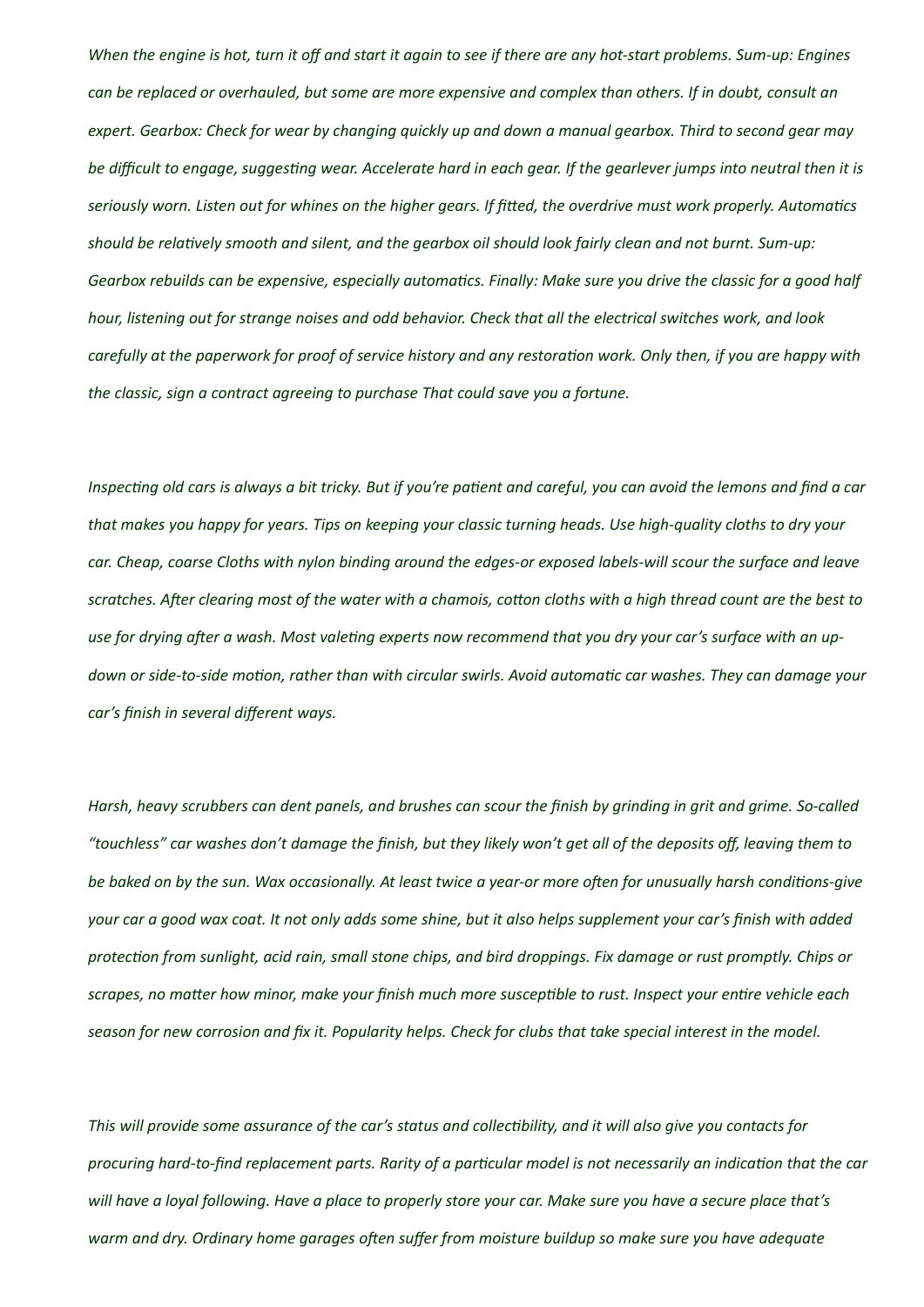*ventlaton. Sometmes, dealers arrange for group car storage in dust-free, dry environments at reasonable rates. Insure your investment. Remember that you need to arrange for full-coverage insurance, valued for what the car is currently worth.*

Some major insurance companies, such as the offer classic car insurance Be prepared for repair bills and *maintenance. Routine repairs can be costly, especially on some older American cars. Ask the experts or your local car club what the weak design points are on your car, and also which parts are especially hard to fnd, and pay special atenton to them. Are you ready for it? This is probably the most important queston of all. Restoring, or just keeping, an old car can be taxting on personal tme and the wallet. If you fnd yourself not having enough tme in your schedule for family tme and social obligatons, don't buy it. If you have enough spare tme and money, having an old car can be a relaxting and fulflling hobby.*

*If you don't think you're ready for a big investment but have the garage space, start with something less risky but* fun, like an affordable 60s- or 70s-era MGB, Rover, or Jaguar. And one final point: Buy a car you like-better yet, *one you're passionate about-and have fun with it! Winter Car Storage The best way to store any car for the winter is to do the following: Change the oil just prior to storage. Oil absorbs moisture (a natural byproduct of combustion) and if old oil is left in the motor, moisture will evaporate out of the oil and condense on the engine internals causing corrosion. Also, oil becomes acidic with use and should be changed for this reason also. Change oil, start engine and run just long enough for the oil to circulate, and then shut of for the season to prevent a buildup of moisture. If planning to change the transmission fuid in the coming season, it's also a good idea to do this now for basically the same reason.*

Loosen the spark plugs and shoot a squirt of motor oil from a can into the sparkplug holes – about 1 tsp. This will *prevent the rings from corroding and seiiing to the cylinder walls over the winter. Upon inital startup in spring,*  oil will burn off in the 1st few minutes. Increase tire pressures to 40PSI. This will prevent flat spotting and leaks. *The tre pressure will drop with ambient temp. Some will say to put the car on blocks, but with modern independent suspension, it's not good to leave it 'unsprung' for long periods. If you want to get really anal, fll the tres with Nitrogen. This is a Dry Gas and will prevent Dry Rot. Nitrogen can be obtained from any welding supply. Store desiccants in the car. These can be purchased and laid on the foor front/back. This prevents mildew from growing and keeps leather from deterioratng due to accumulated moisture. Common Salt in a bowl works very well in absorbing moisture from your interior.*